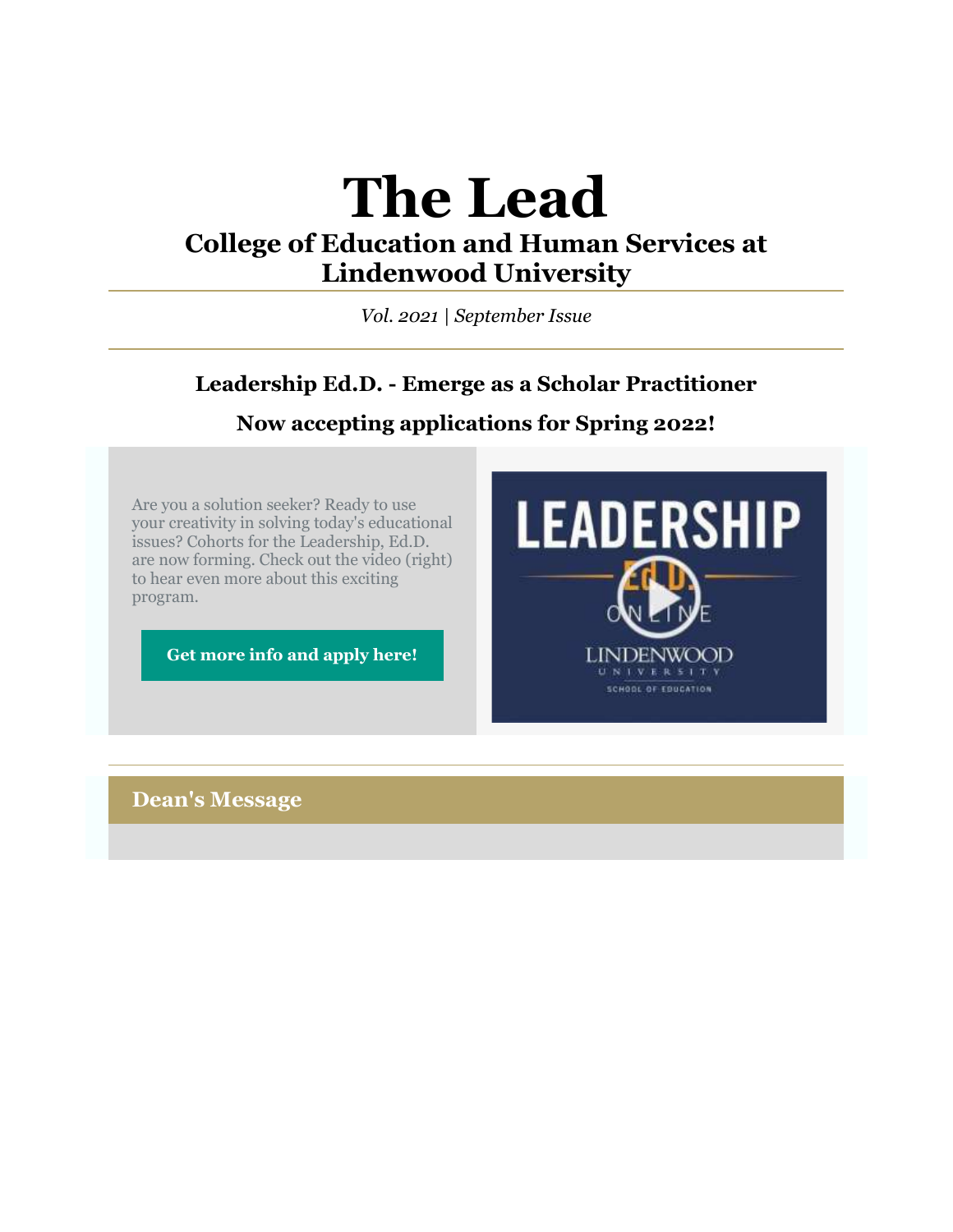#### Hello Everyone,

Classes have begun and the halls are bustling with students. This is such a welcome contrast to the past several semesters. While the College of Education and Human Services continues to offer a variety of alternative delivery formats which best accommodate our students, the on-ground presence has been missed. So welcome back students, staff, and faculty!

You will notice, as you experience this issue of The Lead, that there is much to celebrate within the COEHS. Our students continue to excel in their programs and our graduates within their professions.



Our new faculty are already hard at work building and delivering coursework within our graduate and undergraduate programs while advancing their research and service agendas. Our new Leadership EdD has welcomed its first student cohort as a part of the program's soft launch. Application to the Spring '22 cohort is now open and will run through October.

I hope you continue to enjoy our monthly newsletter, The Lead, and as always, we welcome your feedback and ideas for future issues

Anthony Scheffler, Ph.D. Dean, Lindenwood College of Education

#### **Featured Stories**

#### **The College of Education and Human Services at Lindenwood launched the 2021-2022 academic year with a full faculty meeting.**

It was great to see all the returning faculty and to welcome the new faculty who were introduced at the meeting including Dr. Ariel Robinson, Dr. Annie Arnone, and Dr. David Gomez in Curriculum and Instruction, Dr. Agata Freedle, Dr. Meghan Dooley Hussman, Dr. Robbie Hanson, and Ms. Claire Martin in Human Services and Dr. Tanya Vest in Educational Leadership. The meeting also included introductions of two new Lindenwood Administrators, Mark Valenzuela, Associate Provost, and Emily Pitts, Chief Diversity Officer. The faculty were also eager to learn more about the RISE project as Emilie Johnson, the COEHS RISE Scholar, modeled ideas to increase rigor in our courses. The faculty meeting was professionally coordinated by Allisa Berryhill, the new Office Manager in Roemer Hall.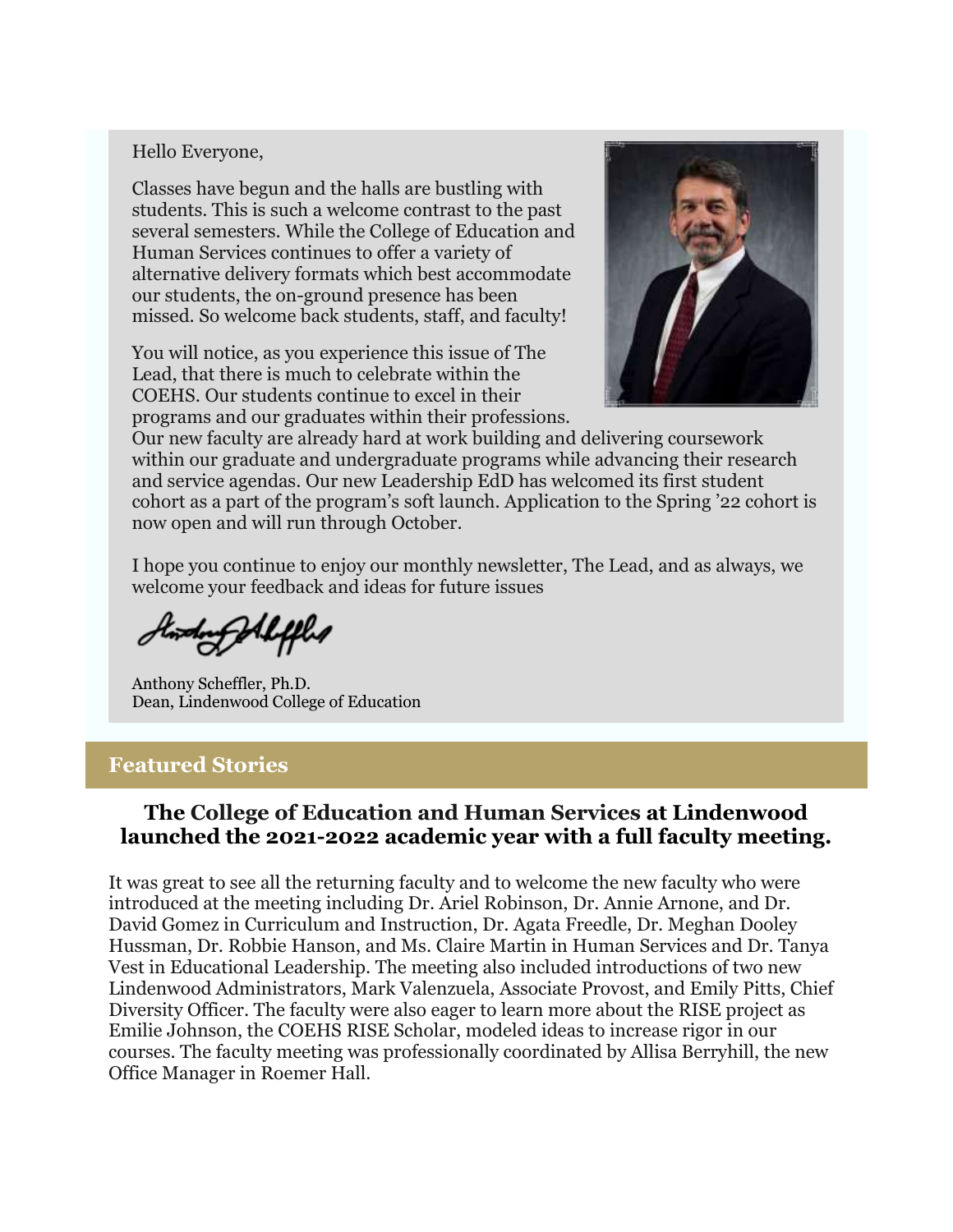The COEHS is looking forward to a productive and successful academic year!



# **Ready to teach today's online learner?!**

# **Earn a Certificate in Designing & Implementing K-12 e-Learning**

This certificate is designed to empower teachers with expertise in planning and delivering effective online instruction for kindergarten through 12th grade.

- Start any semester
- Online certificate program
- May be applied to the Master's degree program
- 8-week project-based courses

Courses include:

- Instructional Design for K-12 e-Learning
- Transforming Learning with Technology
- Multimedia Applications
- Ethics and Issues in Educational Technology
- Engaging and Assessing K-12 Students in e-Learning
- Educational Technology Theory and Practice
- Add 15 hours of core courses to obtain the MAE

For more information, contact **[COEHS@lindenwood.edu](mailto:COEHS@lindenwood.edu)** | **636.949.4611 [www.lindenwood.edu/education](https://r20.rs6.net/tn.jsp?f=001EUpAqZyStRFUO1qHByzd4KR7xwONzUXPDuP3gMrA_IkRHxjSeAoTU1VciyoXGEhOdWvvNM0fGpTYSsLBYQ0h6ul2krPYQ0m7T6bU83GFwbfD-T4QaX2AkaU2NMr8I2ZlAymu1ODeSZejXqNqOHVecW3QUW3AVfZk&c=Y40GkkSW_vXITTIKRsrFZmDT0fjBXdL9ozj6zp5-iJl6XEubLfvrXg==&ch=MiBODeUyJWZI0Pb68XRNarPa4s2TnX8zTE4w5mkcCoIkbhiCaYnkyA==)**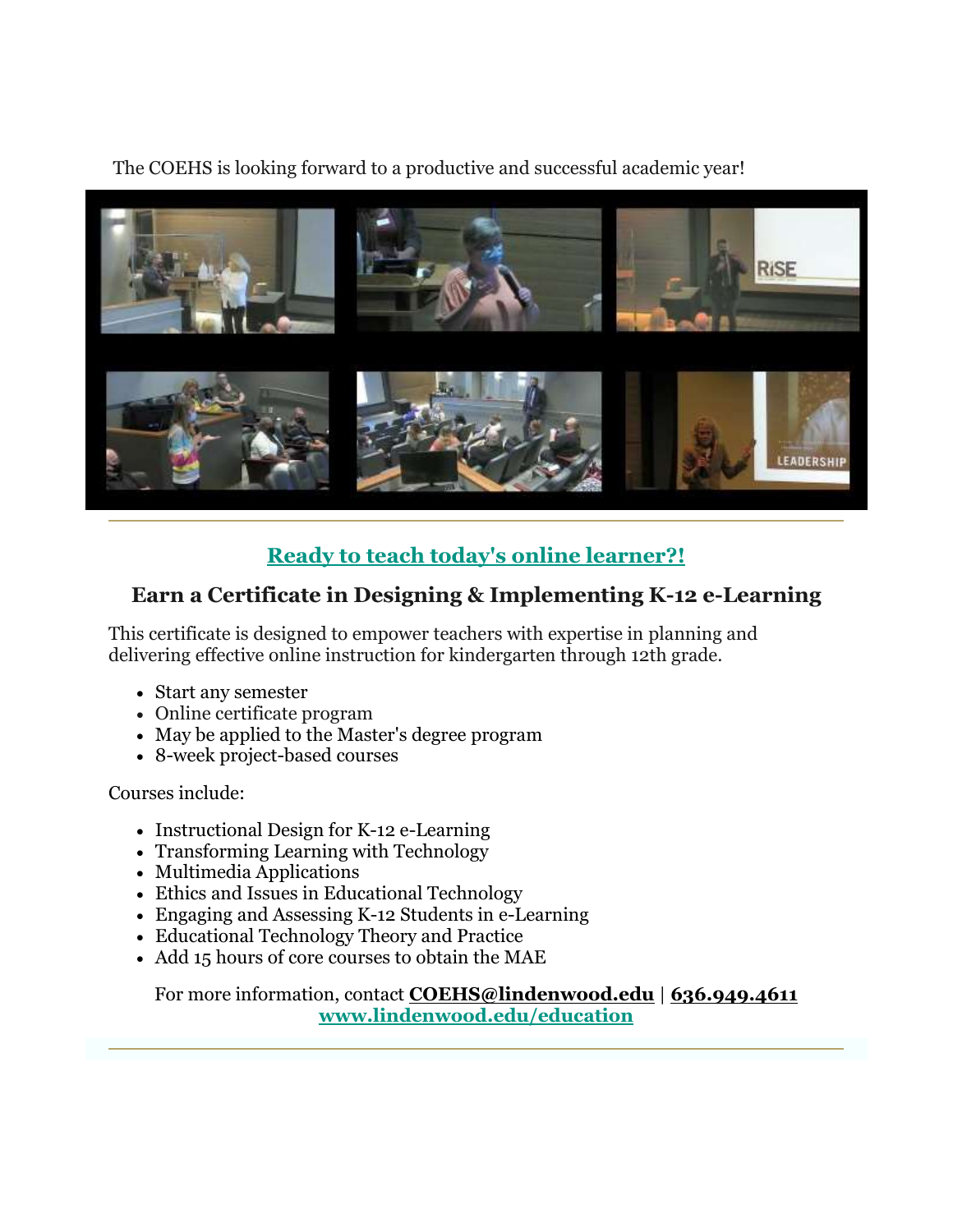# **Language Essentials for Teachers of Reading and Spelling (LETRS) is transforming Literacy Education in the COEHS.**

Professor Cam Newman, Dr. Marion Siefert, Dr. Stephen Schwarz, and Dr. Jill Hutcheson completed a LETRS (Language Essentials for Teachers of Reading and Spelling) training cohort during the summer. All four faculty members instruct one or more courses in the COEHS literacy program and plan to integrate what they have learned into their courses this



semester. The LETRS program is cited by NCTQ (National Council on Teacher Quality) and the International Dyslexia Association for excellence in reading instruction which is very different from the way reading is often taught. School Districts across the state are adopting the approach to reading instruction by training their classroom teachers in LETRS. This is an exciting opportunity for our students to learn and practice the most current reading pedagogy and the essentials of teaching reading, spelling, and languagerelated skills as they prepare for K-12 teaching positions.

### **The Tau Phi chapter project, "Celebrating the Educators in our Lives" was selected as a 2020-2021 Silver Winner!**

Despite the challenges of the year, the Lindenwood Chapter of KDP displayed excellence in their work. Their effort to celebrate teaching and teachers the Tau Phi chapter earned a 2020-2021 Silver Award from KDP International.

As a Silver winner, the chapter will receive a plaque and a cash prize of \$100.00! Additionally, they will be highlighted as winners on the KDP website. The Tau Phi chapter may be asked to participate in the Celebration of Teaching Panel at the next inperson conversation to share strategies and stories with fellow KDP members.

The chapter provided treats to local teachers as well as certificates for a free ice cream sundae! Congratulations to our chapter and their hard work and dedication to teaching and teachers in our community. Dr. Nancy Schneider was the faculty advisor for the 2020-21 school year and helped organize this project. The organization is open to all Education majors who have junior status and at least a 3.0 GPA and membership is actively open now!

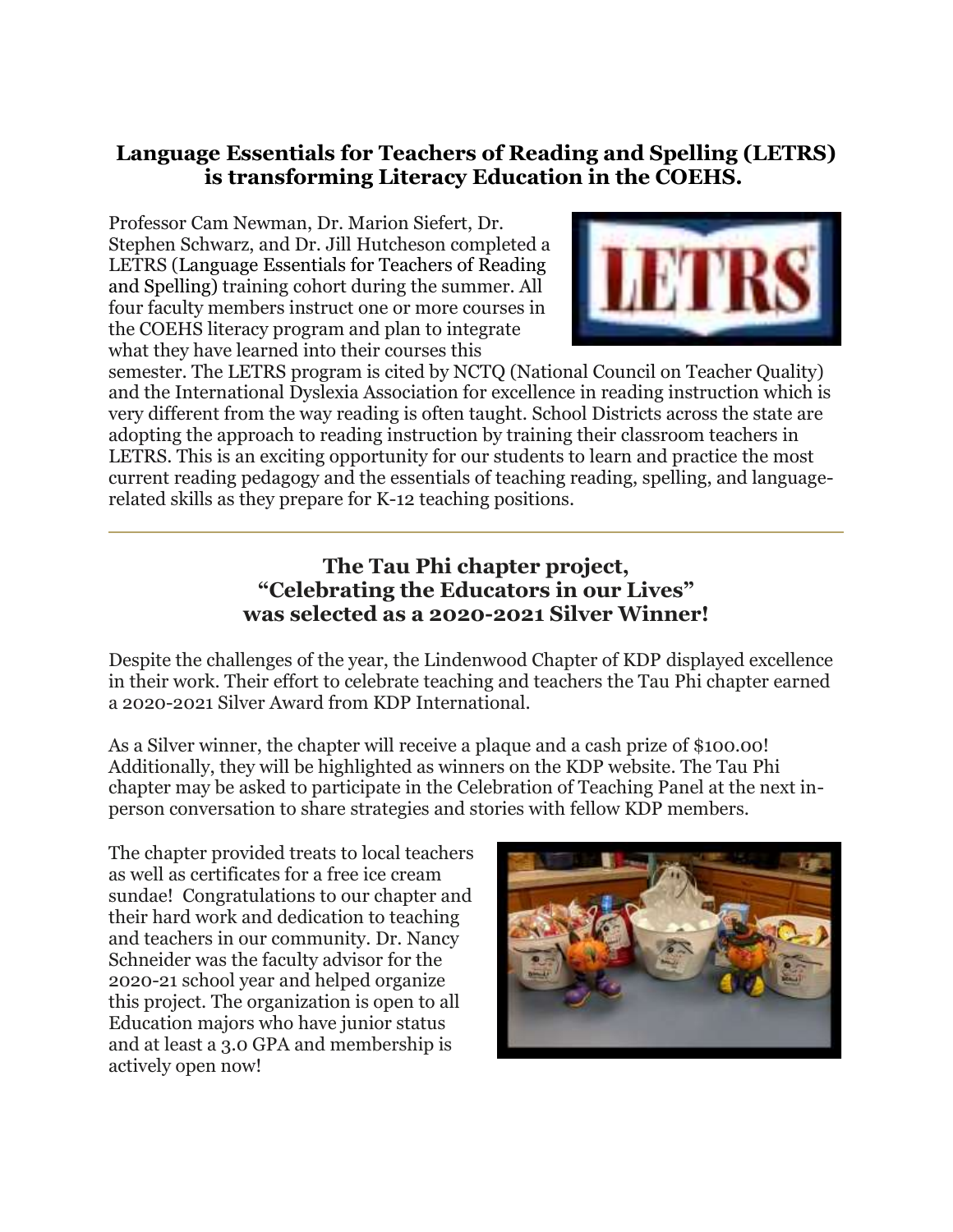Contact Dr. Hutcheson at **[jhutcheson@lindenwood.edu](mailto:jhutcheson@lindenwood.edu)** for more information.







Drs. Amanda Aldridge and Michelle Whitacre are the new sponsors for the Tau-Phi Chapter of Kappa Delta Pi.

Kappa Delta Pi (KDP), International Honor Society in Education, was founded in 1911 to foster excellence in education and promote fellowship among those dedicated to teaching. For over a century, the Society has consistently grown, starting with a local chapter to become the international organization it is today, with an initiated membership that exceeds 1.2 million!

Using various programs, services, and **[resources](https://r20.rs6.net/tn.jsp?f=001EUpAqZyStRFUO1qHByzd4KR7xwONzUXPDuP3gMrA_IkRHxjSeAoTU1VciyoXGEhOqAW1zVPSckSQ0XiA0Bwszqy3l5A_Ga1eqkHiMCKxvUxrdki_3zQF6QswrRF3B6Myk5HHordiw4OjlCD6HZqXTpwn7xxwYHFPBJfkM2QRIss=&c=Y40GkkSW_vXITTIKRsrFZmDT0fjBXdL9ozj6zp5-iJl6XEubLfvrXg==&ch=MiBODeUyJWZI0Pb68XRNarPa4s2TnX8zTE4w5mkcCoIkbhiCaYnkyA==)**, KDP supports and advances educators throughout the phases and levels of their teaching careers.

Education students interested in joining the Tau-Phi chapter can contact Dr. Whitacre at **[mwhitacre@lindenwood.edu](mailto:mwhitacre@lindenwood.edu)**. Currently, students must have a 3.0 GPA to be considered for full membership. Associate members are accepted as Freshmen or Sophomores without regard to their GPA.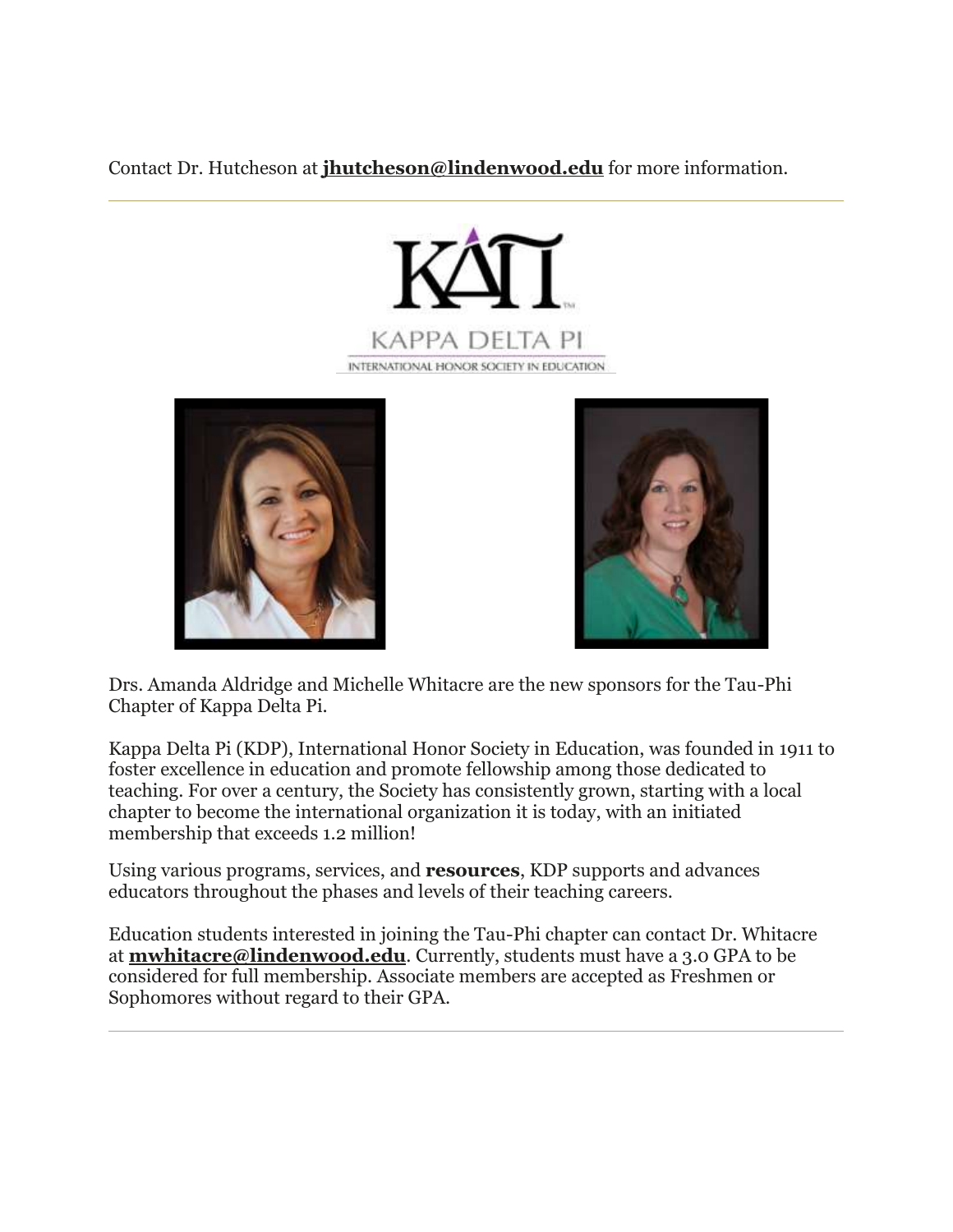



Dr. David Gomez Jaimes is the new chair of Phi Delta Kappa International, a professional association for educators that provides professional development and works to establish more vital programs for our next generation of educators.

Dr. David Gomez Jaimes is a new faculty member and the coordinator of the Master of Science in Instructional Design in the Curriculum and Instruction Department, College of Education and Human Services. He has a Ph.D. in Organization, Information and Learning Sciences from the University of New Mexico, an international education background, and many years of experience facilitating professional and faculty development presentations, workshops, and courses on Culturally Inclusive Instructional Design, Evidence-Based Practices for Teaching Online, and Distance Education. Dr. Gomez Jaimes strives to uphold Lindenwood University's values such as excellence, dedication, integrity, creativity, and teamwork through his work as an educator and scholar and he is very excited to serve as the chair of Phi Delta Kappa International.

### **Dr. Emilie Johnson Challenged First-Year Students to Rock, Paper, Scissors.**

Becoming Character Strong: Bring Your Strengths to Life is a course for first year students that was created and taught by Dr. Emilie Johnson, Professor of Education. This course helps students identify their top five character strengths. Character Strengths are the positive parts of our personalities that impact how we think, feel, and behave. This course helps students discover their unique character strengths profile because knowing and applying our highest character strengths is a key to being our best selves on campus, in the classroom, and the community!

During student orientation week, Dr. Johnson challenged these first-year students and some very special guests to a Rock, Paper, Scissors tournament to help build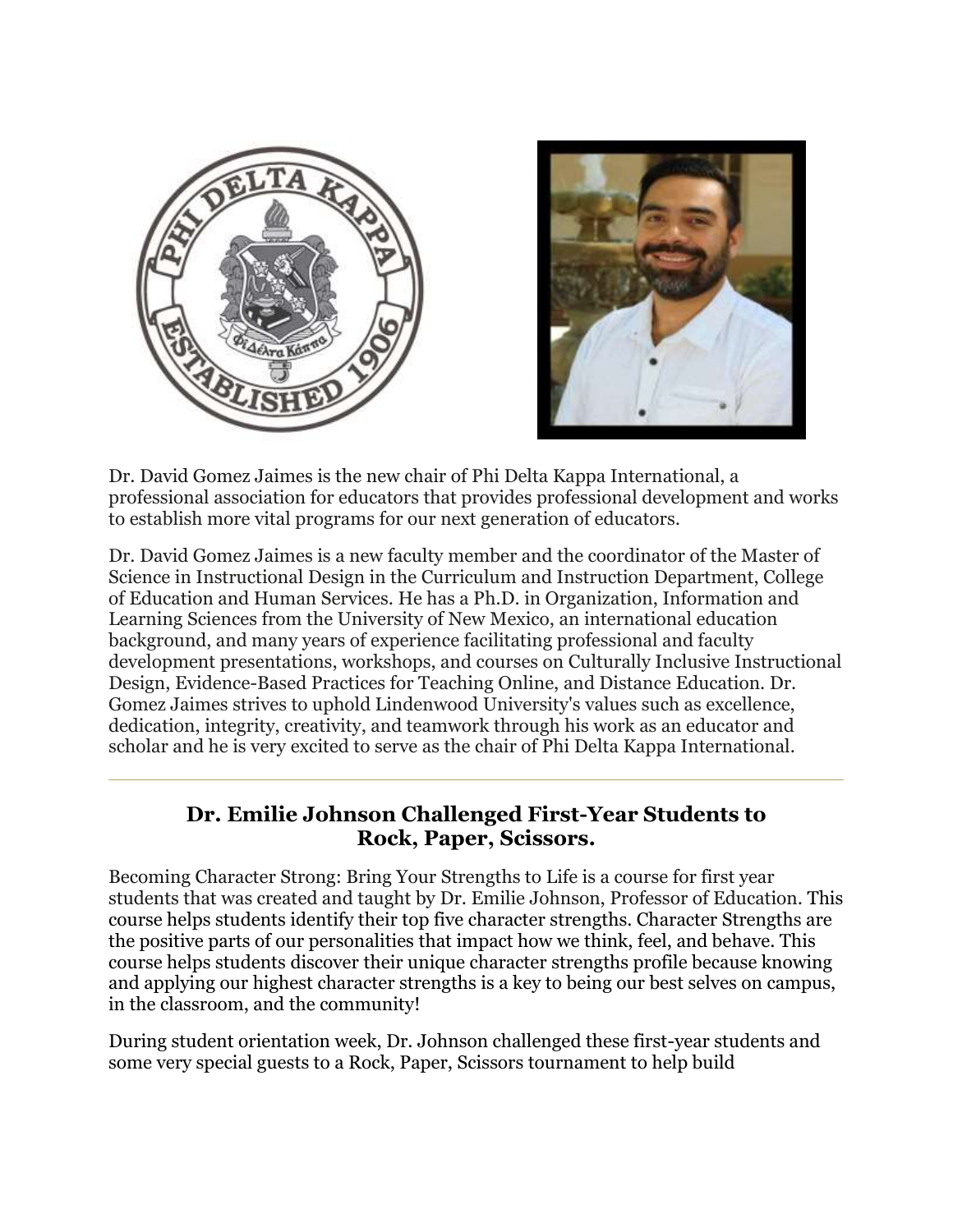relationships while having some healthy competition! Students who are strong in leadership character strengths emerged to lead and organize the competition! Check out the photos below!



#### **Curriculum & Instruction**

#### **Dr. Patrick Brown, Co-Authors with Noted Author Jay McTighe!**

Our COEHS Initial Teacher Education program at Lindenwood University includes a vibrant community of engaged faculty who are creating and developing current and relevant information central to our profession. We celebrate the accomplishments of one of our COEHS adjunct instructors, Dr. Patrick Brown who recently coauthored with Jay McTighe! Dr. Patrick Brown instructs our Secondary Methods of Teaching Science course.



Using Understanding by Design® to Make the NGSS Come Alive By Jay McTighe and Pat Brown examines "*explore-before-explain* teaching intended to engage students immediately in a meaning-making process leading to deep understanding" (2021). The white paper focuses on the convergence between the backward design process included the UbD framework and the context of the Next Generation Science Standards.

This exceptional white paper is available on Dr. Brown's blog: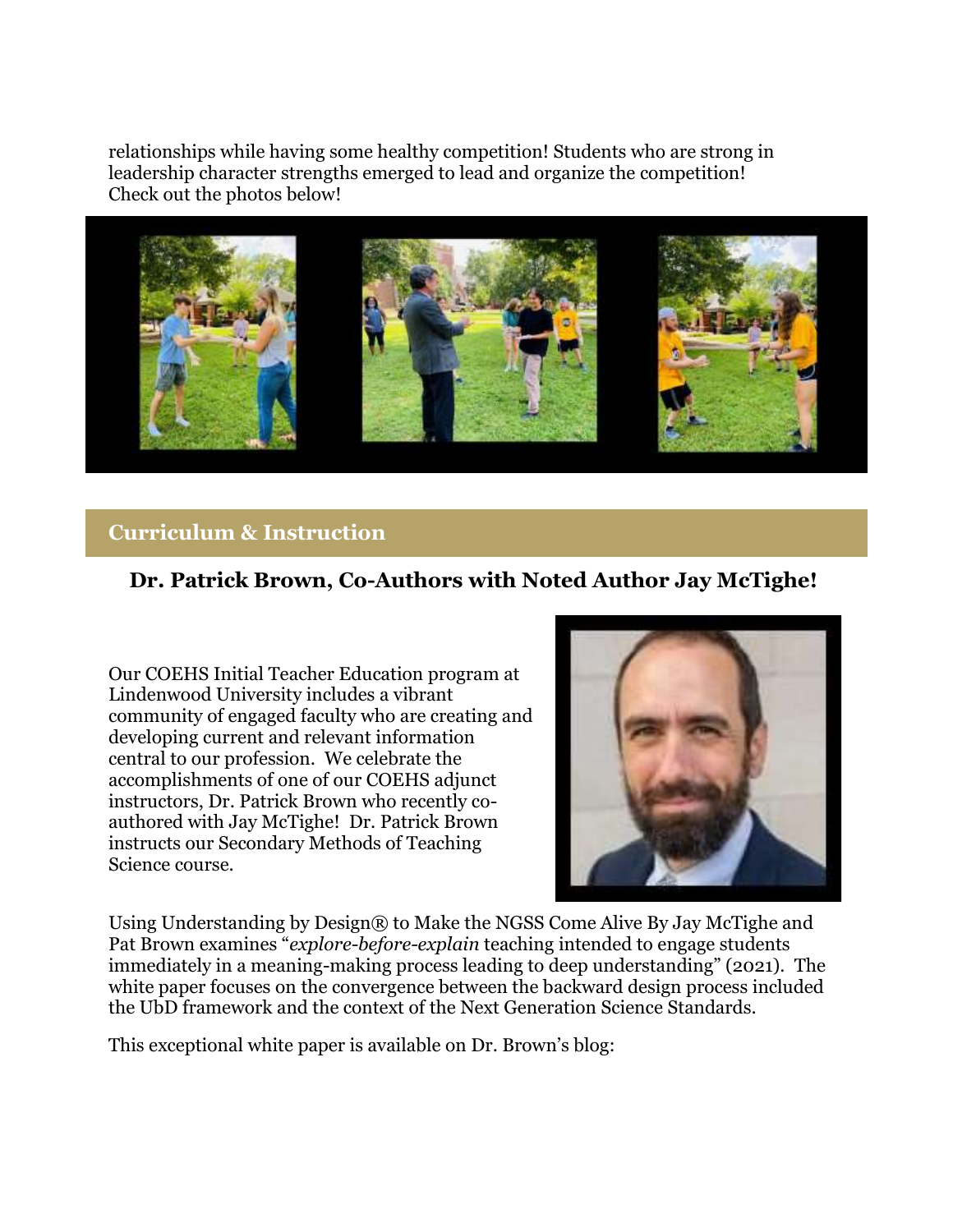#### **[https://patbrownedu.com/making-science-come-alive-teaching-for](https://r20.rs6.net/tn.jsp?f=001EUpAqZyStRFUO1qHByzd4KR7xwONzUXPDuP3gMrA_IkRHxjSeAoTU1VciyoXGEhOb8_us83a9PDOUP174pm-sqe-HfG1yWZDQKWDsBVjC205kYeDct-Ifee82SborO8dYDixD3iErBv9DDtT7oXhhQklAhZSbXnzxM1NUGLl2ZtuGBggo19ledl2zlxdbYt42b8ErWFll1dUwW2hOill7-zGwV-Jx44jRQJkOawxk9A=&c=Y40GkkSW_vXITTIKRsrFZmDT0fjBXdL9ozj6zp5-iJl6XEubLfvrXg==&ch=MiBODeUyJWZI0Pb68XRNarPa4s2TnX8zTE4w5mkcCoIkbhiCaYnkyA==)[engagement-and-deep-learning/](https://r20.rs6.net/tn.jsp?f=001EUpAqZyStRFUO1qHByzd4KR7xwONzUXPDuP3gMrA_IkRHxjSeAoTU1VciyoXGEhOb8_us83a9PDOUP174pm-sqe-HfG1yWZDQKWDsBVjC205kYeDct-Ifee82SborO8dYDixD3iErBv9DDtT7oXhhQklAhZSbXnzxM1NUGLl2ZtuGBggo19ledl2zlxdbYt42b8ErWFll1dUwW2hOill7-zGwV-Jx44jRQJkOawxk9A=&c=Y40GkkSW_vXITTIKRsrFZmDT0fjBXdL9ozj6zp5-iJl6XEubLfvrXg==&ch=MiBODeUyJWZI0Pb68XRNarPa4s2TnX8zTE4w5mkcCoIkbhiCaYnkyA==)**

Academic excellence at the College of Education and Human Services begins with our remarkable faculty community. Our faculty includes scholars, professionals, and innovators in research, outreach, and education who help our teacher candidates build real-world skills and strong professional associations. Congratulations to Dr. Brown on his outstanding collaboration with Jay McTighe!

Want to know more about our exceptional adjunct instructor, Dr. Pat Brown? Visit his blog: **[https://patbrownedu.com/](https://r20.rs6.net/tn.jsp?f=001EUpAqZyStRFUO1qHByzd4KR7xwONzUXPDuP3gMrA_IkRHxjSeAoTU1VciyoXGEhOfZyKT7K0SayTfpjESNOPfrjNowmLqROY6Cy2Nb8qR944jl_PrMGEAlyd3G9Maxk_GjyQn7WrHZVuHjkI7XoYtA==&c=Y40GkkSW_vXITTIKRsrFZmDT0fjBXdL9ozj6zp5-iJl6XEubLfvrXg==&ch=MiBODeUyJWZI0Pb68XRNarPa4s2TnX8zTE4w5mkcCoIkbhiCaYnkyA==)**

# **New Master of Science in Instructional Design**

This summer Vanessa Vandergraaf, Associate Professor and Head of the Curriculum and Instruction department, Advanced Programs, and Tammy Moore, Director of Academic, Retention, and Certification Center, welcomed David [Daveed] Gomez Jaimes at Crooked Tree coffeehouse to talk about plans for the new Master of Science in Instructional Design online program and their vision for the



program. In his new role as Assistant Professor, Dr. Gomez Jaimes will coordinate this new program in collaboration with the amazing Department head and faculty.

# **College of Education and Human Services held a Triad Training**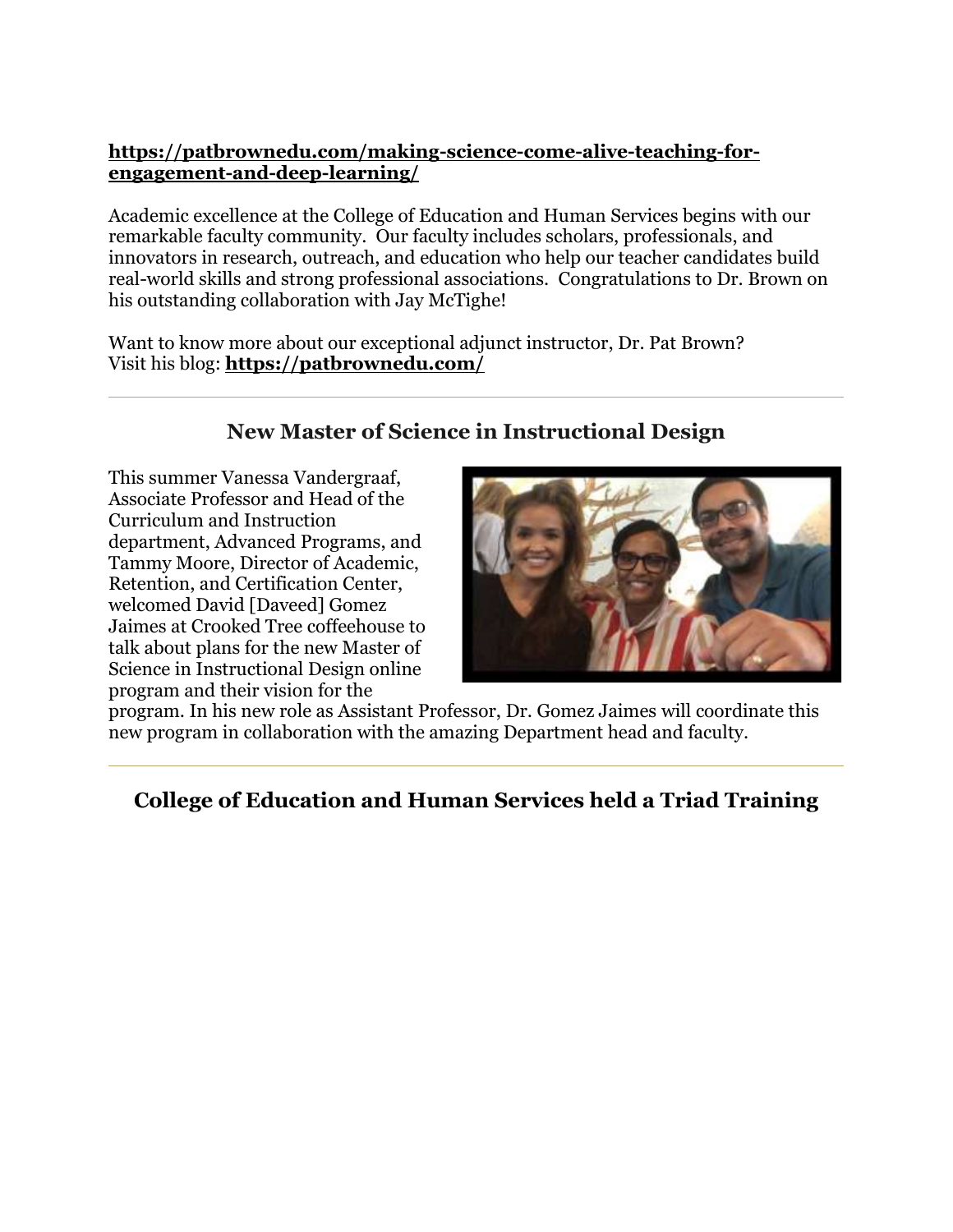

Lindenwood University's College of Education and Human Services held a Triad Training on the LU Campus on Monday, August  $16<sup>th</sup>$  and a Virtual Triad Orientation on Tuesday, August 17<sup>th</sup>. The events were hosted by the Coordinator of Student Teaching and Associate Professor, Dr. Amanda Aldridge.

Teacher Candidates, Cooperating Teachers and University Supervisors participated in the events. The purpose of the training was to orient the participants with the Student Teaching experience. A student session focused on the responsibilities and expectations of the Teacher Candidate during the student teaching semester. The Triad session defined the roles of the Cooperating Teacher and University Supervisor as mentors, coaches and evaluators. Dexter Schraer and Dana Humphry from the St Louis Regional Professional Development Center served as guest presenters and led the Missouri Educator Evaluation System (MEES) Calibration Training segment. Over 100 individuals participated in these training sessions.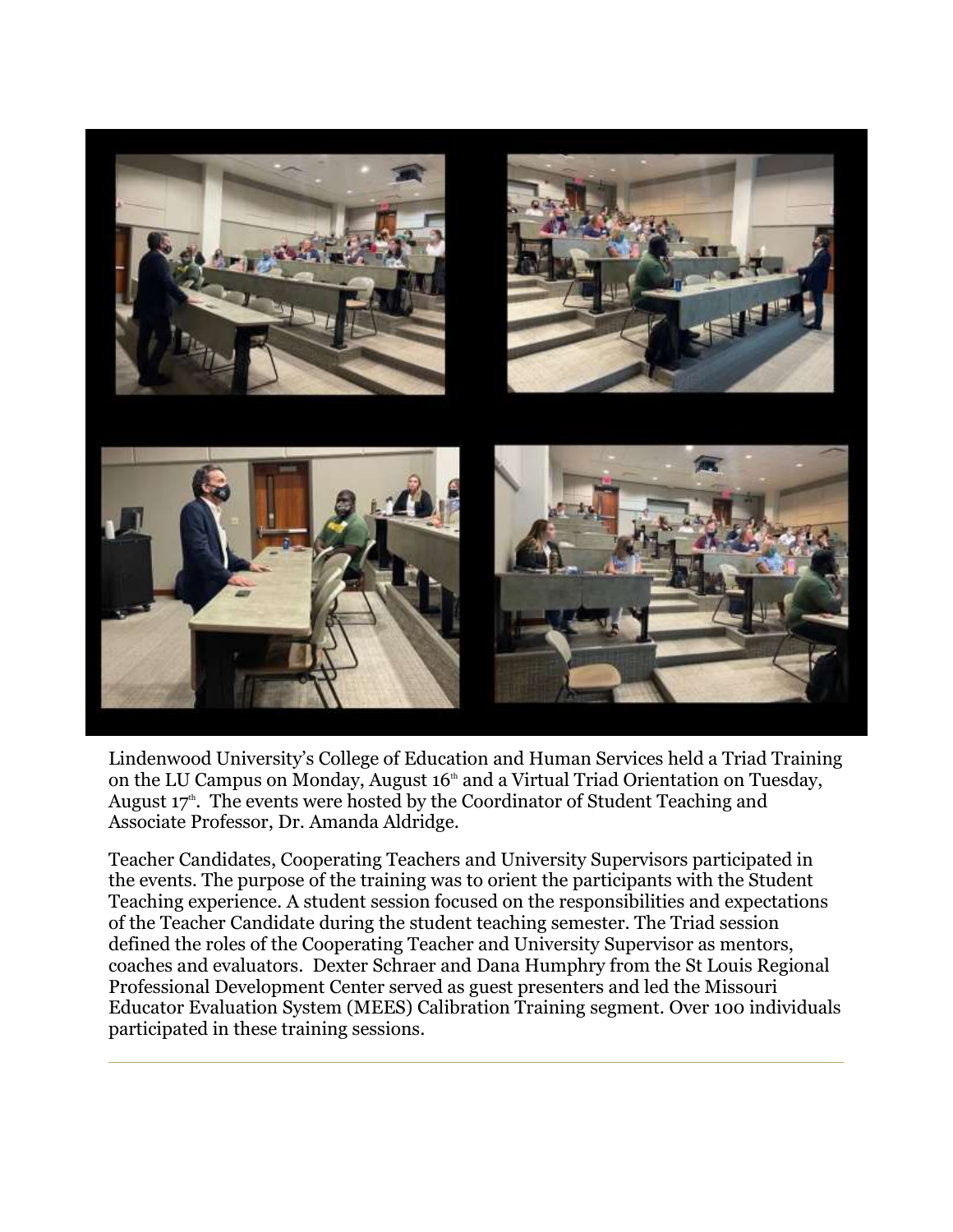# **COEHS Alumni Group for the 2021-2022 School Year**



Winfield High School Teacher COEHS Alumni group

Left to right (back): Wendy Fearn, Paula Vail, Scott Whiteman, Amanda (Moore) Krato, Eric Alderson (principal), Zachary Waldron, Jamie Stokes

Left to right (front): Tony Yarolimek, Joanna Hall, Julie Chidster, Kathleen (Ticona) Forbes, Jaclyn Anderson Deachan

#### **Recent Graduates Receive Teaching Positions**



Rylee completed her Early Childhood certification in May of 2021 and has recently accepted a classroom teaching position at Wright City Early Childhood center for the 21-22 academic year.





Rachel obtained her 9-12 Social Sciences certification and graduated from Lindenwood in May of 2021. Rachel recently accepted a position as a Virtual Social Studies teacher at Rockwood School District.

Megan completed her Elementary Education 1-6 Certification in May of 2021 and has recently accepted a classroom teaching position at Cobb County School District in Georgia as a firstgrade teacher.

# **Educational Leadership**

## **Educational Leadership Spotlight on Adjunct and Full-Time Faculty**

In an effort to help our readers get to know our faculty and adjuncts working in Educational Leadership, we will be spotlighting a member of our team each month.

This month, our Spotlight falls on our newest faculty member: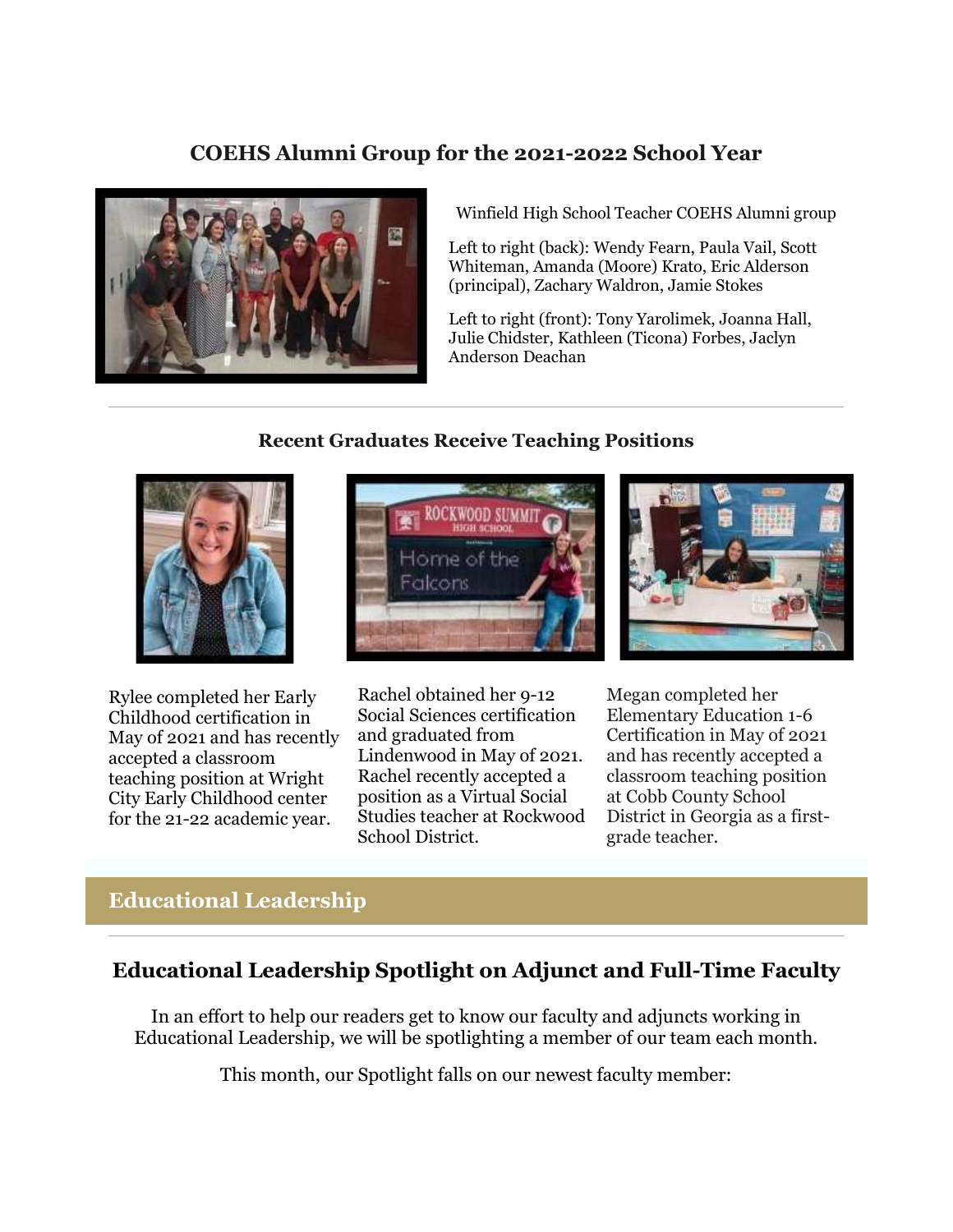#### **TANYA VEST**



I am excited to be a part of the Lindenwood University team and look forward to sharing my career experiences & expertise with our graduate students and networking with my new colleagues. My K-12 colleagues and their positive experiences at Lindenwood University are what led me to apply for my current position with the university and I look forward to the opportunities this position will bring add both personally and professionally.

At the same time, I look forward to listening and learning about our Lindenwood students' ideas, opinions, and analysis of the effectiveness of public education and how we can improve teaching, learning, leading and managing to make our Missouri students and districts more successful. I believe it takes a team to make advancements and through effective communication, research, sharing, and application we can continue the work already in progress to establish an exceptional education experience for all students at the university and in Missouri school districts.

My motivation in education is grounded in my family background. My paternal grandmother, a farm wife in MW Missouri was adamant that her three sons, one of which was my father, would attend college and graduate with a college degree. My father did just that and served as a teacher and a superintendent of schools retiring after 34 years in education. My maternal grandmother served as an educator in SE Missouri for 52 years starting her career in a one-room schoolhouse at the age of 17 years old. Her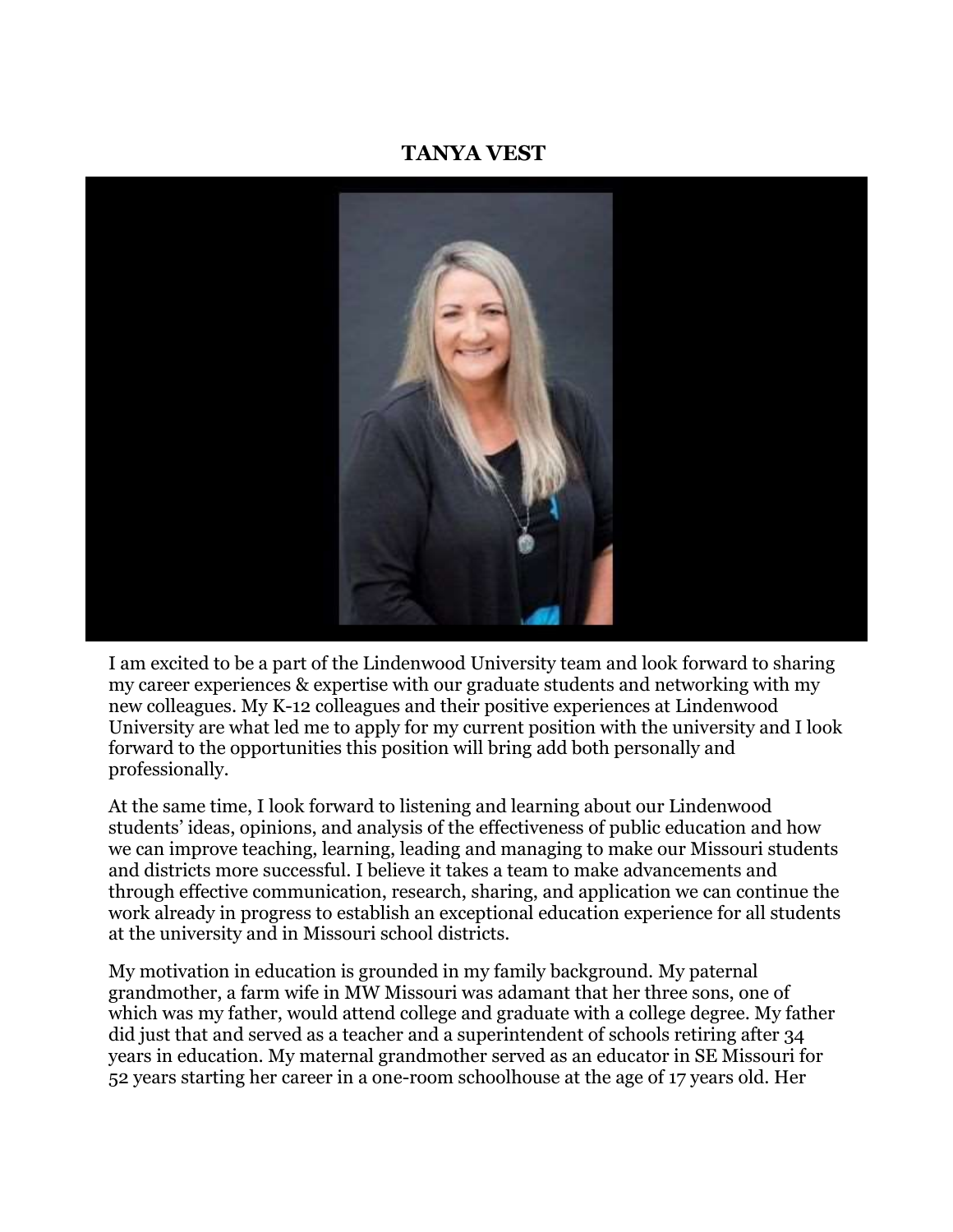daughter, my mother, was also a teacher and served Missouri school children teaching physical education, music, and 4th grade. As I was growing up, I learned to love reading, writing, history/government, and the importance of serving others which is why I chose education. Through sports and school activities I also learned the importance of being a part of a team where all people and ideas were heard & respected even if differences and challenges occurred. This foundation gave me the motivation to become a teacher and administrator so I could work collectively with stakeholders and colleagues to research and apply best practices that would ultimately benefit all students and provide equitable experiences in teaching and learning.

Over the years I have had the opportunity to listen to exceptional speakers and read several books that have shaped my educational thinking and philosophy. One that comes to mind quite frequently is Todd Whitaker's common sense approach to education to treat all individuals with dignity and respect even if you don't agree, build relationships with students to create equitable opportunities for learning, and to be a strong leader that doesn't allow negative attitudes to dominate organizational culture and its productivity. When you have a respectful, positive, and supportive culture in a school district it allows teachers to take risks to learn new teaching strategies, or make changes without fear of failure and allows students to do the same. As quickly as our world has changed in the last year, we all benefit from this type of environment.

Last, but not least, my research interests lie inequitable teaching and learning for all. My dissertation was centered on the characteristics that helped to create a successful, diverse school district that promoted success for all students and the training teachers needed to make that happen. I continue to work with others to promote kinesthetic strategies for math and reading that can help all students, especially those with adverse childhood experiences, become excited about education and become fully vested in their own learning.

I am excited to be a member of the Lindenwood team and I look forward to my experiences here at the university. The individuals I have met in my first weeks have made me feel welcome and included in the culture of the university and I look forward to additional opportunities of collegiality, teaching, and learning.

#### **Dr. Mitch Nasser Hosts Dissertation Support- Zoom Meetings**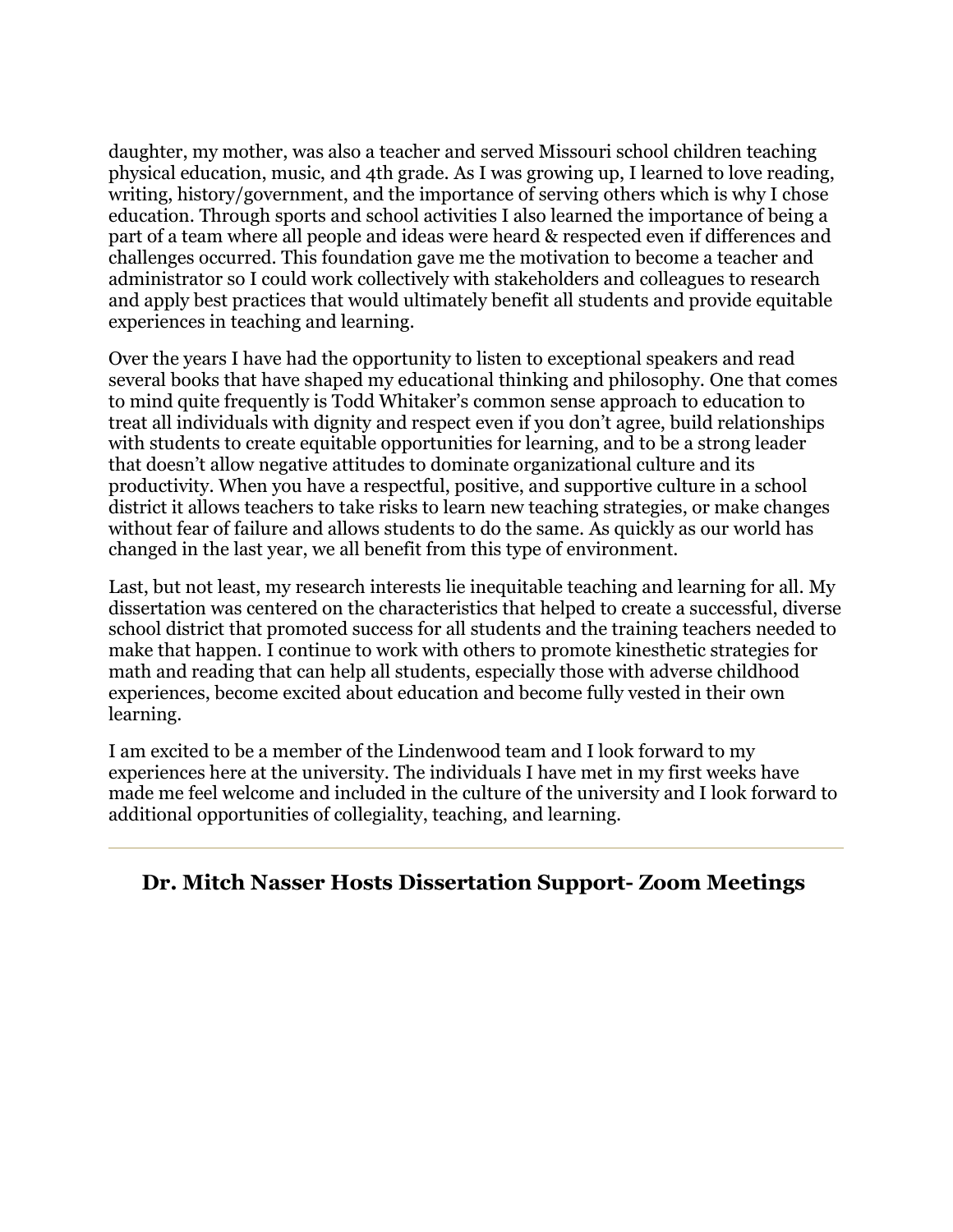

Dr. Mitch Nasser, Assistant Professor in Educational Leadership, is hosting a variety of Zoom meetings for dissertation support. Any students who are currently enrolled in or completed Capstone courses (I, II, III, and Experience) are encouraged to attend.

| September 30   7:00pm-8:00pm |                            |
|------------------------------|----------------------------|
| Meeting ID: 998 4940 3197    | Click here to join meeting |
| Passcode: 8x48pV             |                            |
| October 27   7:00pm-8:00pm   |                            |
| Meeting ID: 999 8255 7519    | Click here to join meeting |
| Passcode: J6jem5             |                            |
| November 23   7:00pm-8:00pm  |                            |
| Meeting ID: 992 1033 3081    | Click here to join meeting |
| Passcode: Ec7vFo             |                            |

# **Recent EdD Graduates Recognized**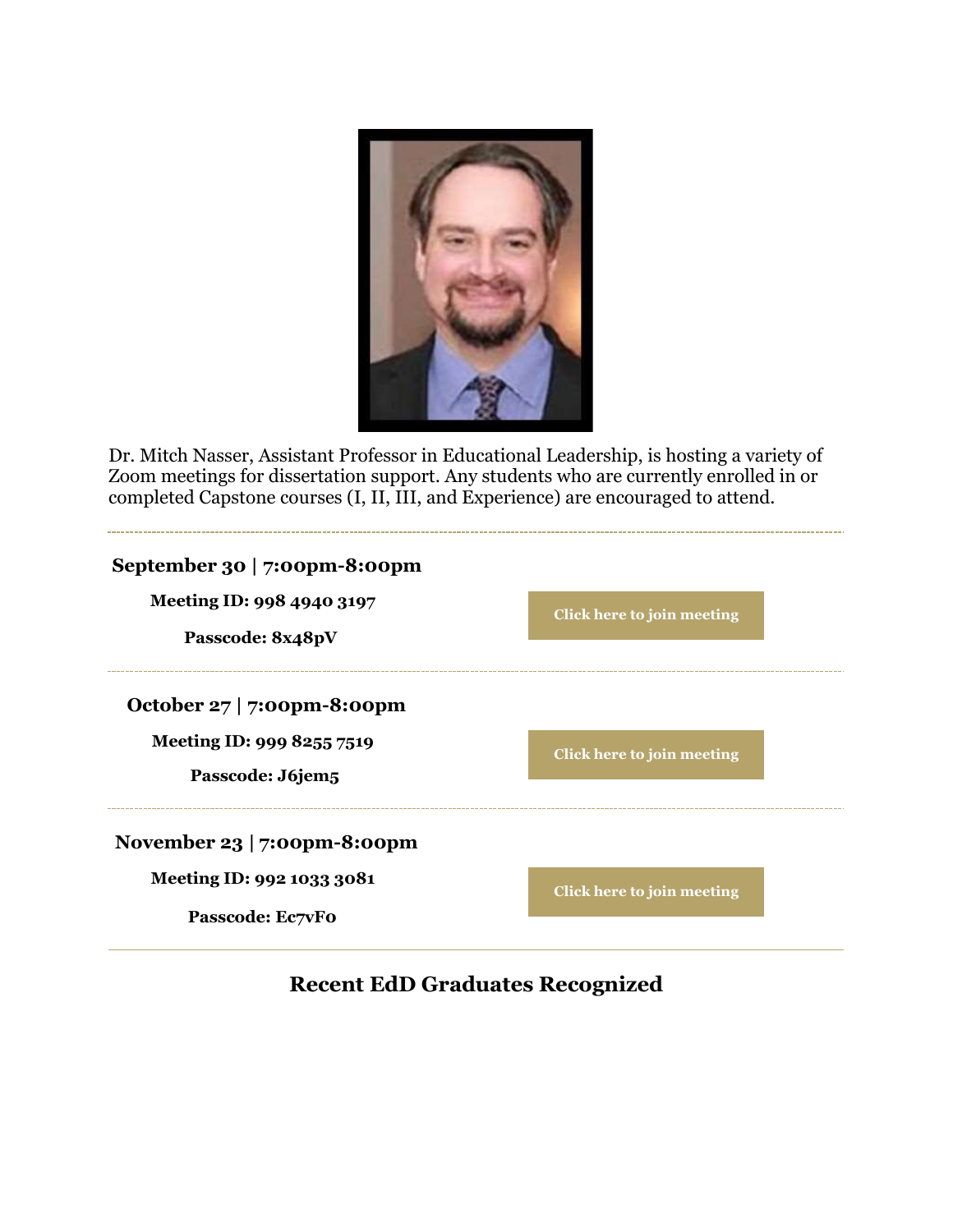Dr. Henson, Director of the Southwest site, has been busy delivering desk nameplates to EdD graduates.

On August 17th he presented nameplates to Dr. Rocky Valentine and to Dr. Tina Morse. Dr. Rocky Valentine received his nameplate at the Marshfield Central Office Staff meeting prior to school beginning. Dr. Valentine has newly accepted the position of Assistant Superintendent for Facilities & Operations, Human Resources and Homeless/Foster/Migrant Student Liaison for the Marshfield R-1 School District. Later that morning, Dr. Henson presented Dr. Tina Morse her nameplate in Rolla at the Wyman Elementary Faculty Back-To-School Luncheon. Dr. Henson was accompanied by Dr. Pam Spooner who was Tina's Chair prior to her moving to a position at DESE. Tina is currently serving as the Librarian at



Wyman. Further, Dr. Henson attended the August Board of Education meeting of the Hollister R-V School District to present Dr. Rachel Hodges with an engraved desk nameplate in honor of her conferral. Dr. Hodges serves Hollister Schools as the Middle School Assistant Principal and as the Assistant Athletic Director. Congratulations to the recent doctoral graduates!

# **Dr. Sherri Kulpa, Recent EdD Graduate, to be Published in Fall 2021**

Congratulations to Dr. Kulpa!

The Journal of Research in Science, Mathematics, and Technology Education has accepted an article from EdD recent graduate, Sherri Kulpa, for publication this Fall.

The issue of this publication is to highlight graduate student research; thus, the article is a recap of the research Dr. Kulpa conducted in earning her EdD, "An Investigation of Success Factors in a High School Algebra Intervention Program". An abstract of the doctoral study is below.

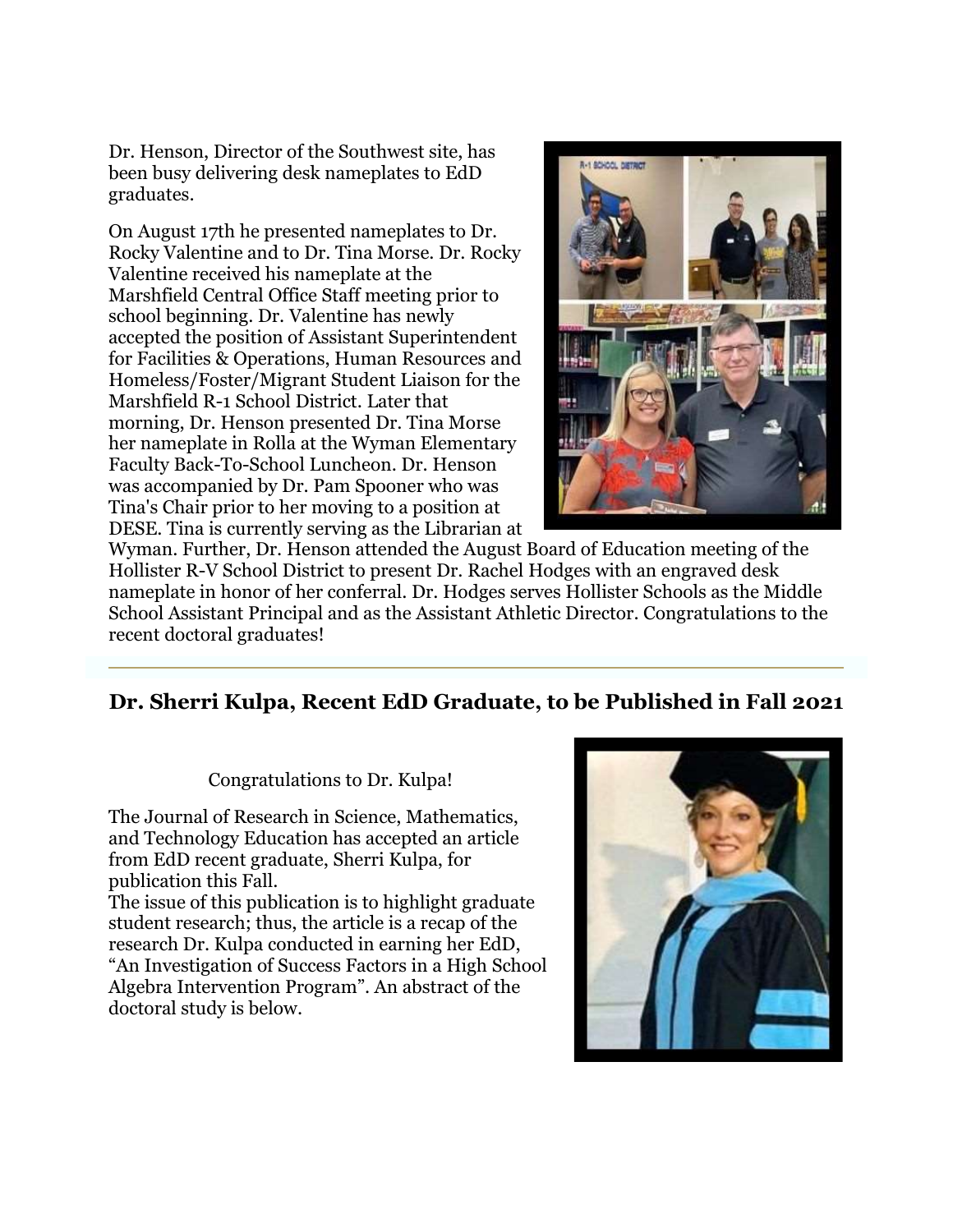Abstract: This quantitative study allowed investigation of a high school Algebra intervention program through examination of potential relationships among teachers' beliefs about teaching and learning, teachers' instructional styles, students' academic self-concept in mathematics, and students' mathematics achievement. Existing research focused on individual components used in this study on the elementary level; thus, leaving a gap in understanding of how factors related to the success of high school students. Results may provide information to teachers and administrators regarding relationships among factors shown to impact student achievement in mathematics, and provide evaluation of an Algebra intervention program at the secondary level. The researcher utilized the National Council of Teachers of Mathematics Teaching and Learning Beliefs Questionnaire to identify beliefs about teaching and learning mathematics and the Reformed Teaching Observation Protocol (RTOP) to determine how closely instruction in Algebra classrooms aligned with constructivist practices. Students were given the Academic Self-Description Questionnaire II (ASDQII) as preand-post measures of academic self-concept in relation to mathematics; then, data were checked for relationships to achievement, measured by common semester final exams. Pearson Product Moment Correlation Coefficient analysis determined significant relationships existed between RTOP scores and the ASDQII prompts: I am hopeless when it comes to mathematics; work in mathematics is easy for me; and I get good marks in mathematics classes. Significant relationships were defined between Teaching Style and both Productive and Unproductive Teacher Beliefs, as well as between students' academic self-concept in mathematics and overall mastery of Algebra content, measured by scores on common semester finals.

Kulpa, S., & Wisdom, S. (2021). An Investigation of Success Factors in a High School Algebra Intervention Program. Journal of Research in Science, Mathematics and Technology Education, 4(3), 205-224. DOI: **[https://doi.org/10.31756/jrsmte.433](https://r20.rs6.net/tn.jsp?f=001EUpAqZyStRFUO1qHByzd4KR7xwONzUXPDuP3gMrA_IkRHxjSeAoTU1VciyoXGEhOiBmBCFMHnYDN-0Ni9pp8EYbbChnpmPfGGPsVNmBxlgsbUoyrKU4eYPjQDbZ2PJfLY6uyolNbIiotUqqbk2a0V5_lGLRZdajB&c=Y40GkkSW_vXITTIKRsrFZmDT0fjBXdL9ozj6zp5-iJl6XEubLfvrXg==&ch=MiBODeUyJWZI0Pb68XRNarPa4s2TnX8zTE4w5mkcCoIkbhiCaYnkyA==)**

# **Drs. Elder and Leavitt Begin New Education Podcast,** *Headstand.*



Drs. Elder and Leavitt were excited to begin their first podcast, CapIT! in 2017. They soon followed with another podcast, WOW! I Want To Take That Class! under their Fellowship with the Learning Academy. Now with the Center for Innovation and Insight, they are delighted to begin their third podcast, Headstand. The purpose of this podcast is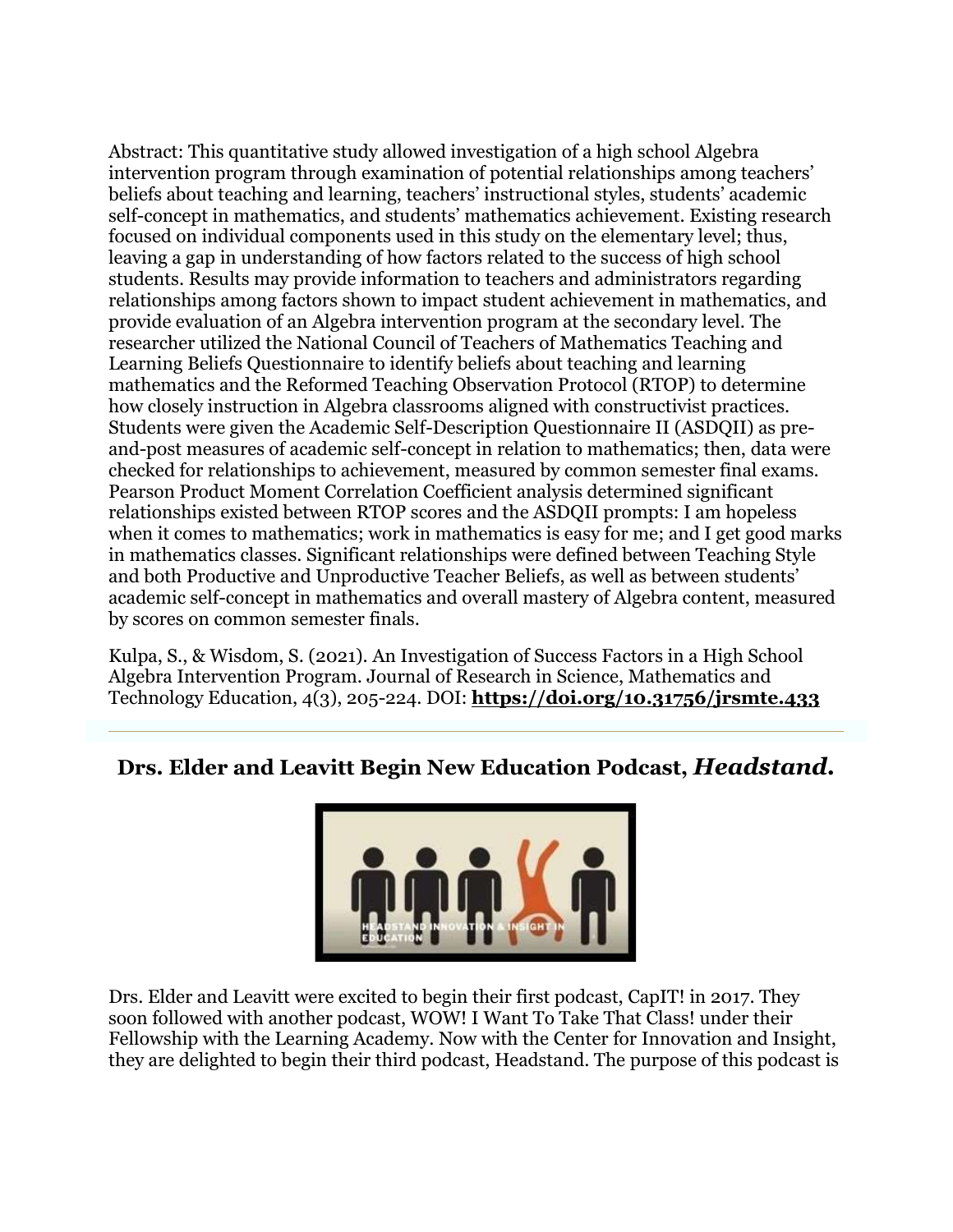to share new perspectives and ideas in education to help inspire others to generate, develop, and implement innovations in education. Robyne and Lynda were delighted to welcome their first guests, Jonathan Tavssberger and Zoe Camper. Members of the Augmented Society Network, RSA, to discuss a recent white paper An Opportunity to Reimagine Learning. Design thinking, embracing the unknown, and major themes from the paper are discussed as well as their thoughts on the importance of failure and taking time to talk and engage in educational issues. Tune in for this inaugural and inspiring episode of the Headstand podcast!

#### **Human Services**

# **Counseling Updates**

Lindenwood's Counseling Department welcomes 76 new students into their Fall 2021 programs (School, Clinical Mental Health, and Psychological Examiner) between the St. Charles and Greater MO campuses.

#### **Human Services Faculty Spotlight: Claire Martin**

Claire Martin was born and raised in Port-Au-Prince, Haiti and spent a significant portion of her life in New York City. She is a Nationally Certified and Licensed Professional Counselor in the state of Missouri with extensive experience working with individuals and couples. Her professional experience includes extensive clinical and advocacy work with marginalized populations, including immigrants and refugees, victims of intimate partner violence, first-generation college students, and child welfare systems. She also has extensive experience evaluating nonprofit agencies servicing immigrant and refugee families in the NYC area.



Her specializations include cultural adaptation, multicultural issues, trauma, and women empowerment.

Claire holds a B.S. in Psychology, a M.A. in Psychology, and a M.Ed. in Clinical Mental Health Counseling. She is currently a Ph.D. candidate in the Counselor Education and Supervision Program at the University of Missouri-St. Louis. Claire's research interests include the impact of racism and oppression on the mental health of individuals impacted by it and the intersectionality of race, ethnicity, social class, immigration status, and mental health outcomes. Her dissertation investigates how mental health professionals address racial trauma in counseling and the impact of this work on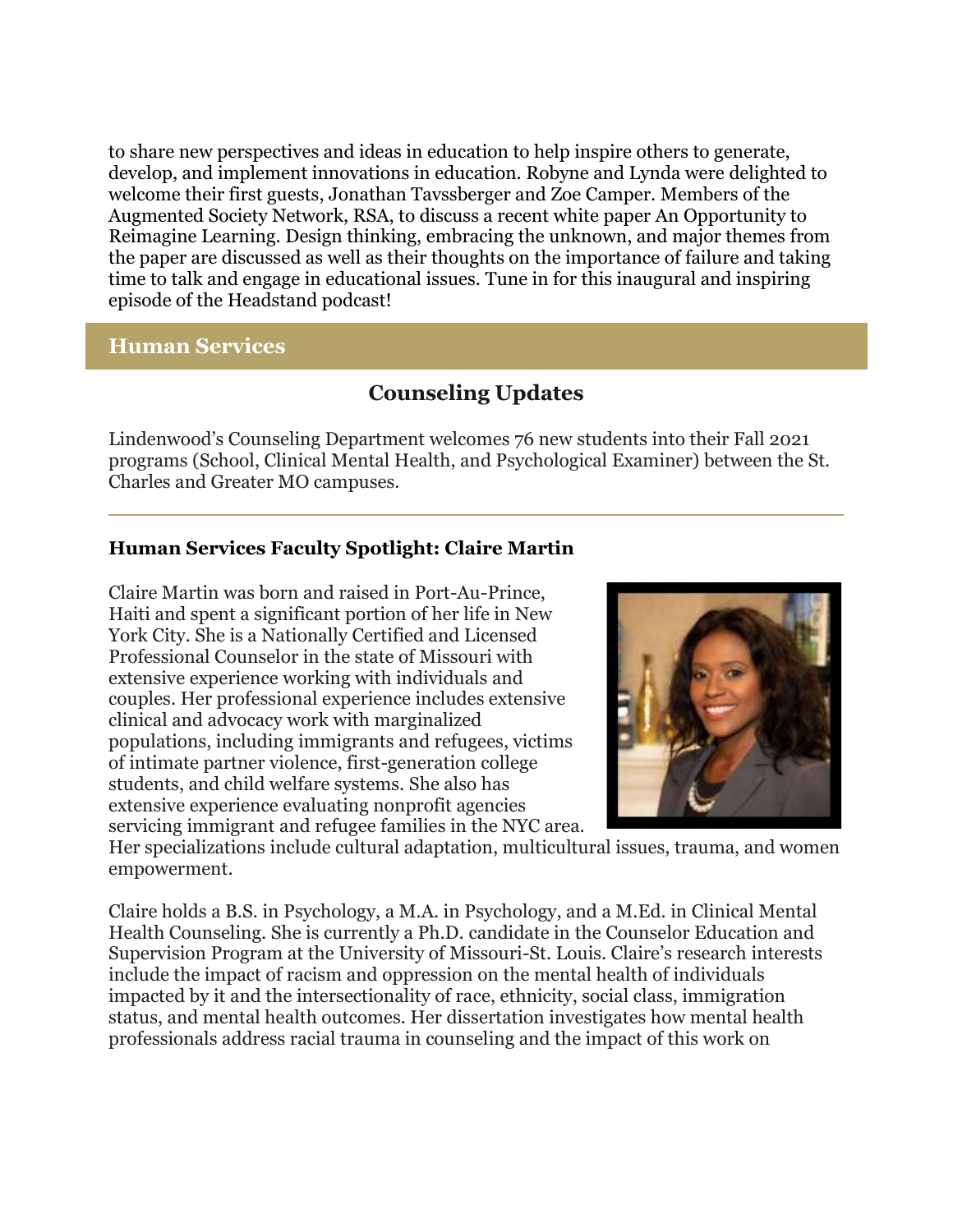counselors' wellbeing. Claire has presented nationally and internationally on issues related to Black women's experiences in predominantly White spaces.

Claire practices as a trauma therapist certified in EMDR modality at her private practice, Spring To Life Counseling, LLC. She is also the 2019 recipient of the Counseling Fellowship in Social Justice Award.

#### **Counseling Site Visitor Receives Doctor of Education degree**

We wish to celebrate the success of one of our school counseling site visitors, Dr. Dennis McFarland received his Doctor of Education degree from William Howard Taft University in Lakewood, Colorado. He chose a doctoral program that led to an Ed.D. with a Concentration in Leadership and Management. We are incredibly excited to have this additional expertise to our team. As a site visitor and mentor of our students, he will be an asset to our candidates' training.



#### **Dr. Agata Freedle Has Been Working Diligently with Her Research Team!**



Below is information about what they have been studying and information on the students who are assisting Dr. Freedle with the study:

The study explored ways in which the pandemic impacted women who have experienced miscarriage or stillbirth. The study used a qualitative design and was a part of a larger study focused on women's experiences of social support following pregnancy loss and its impact on their posttraumatic growth. The participants were women  $(n = 73)$ , who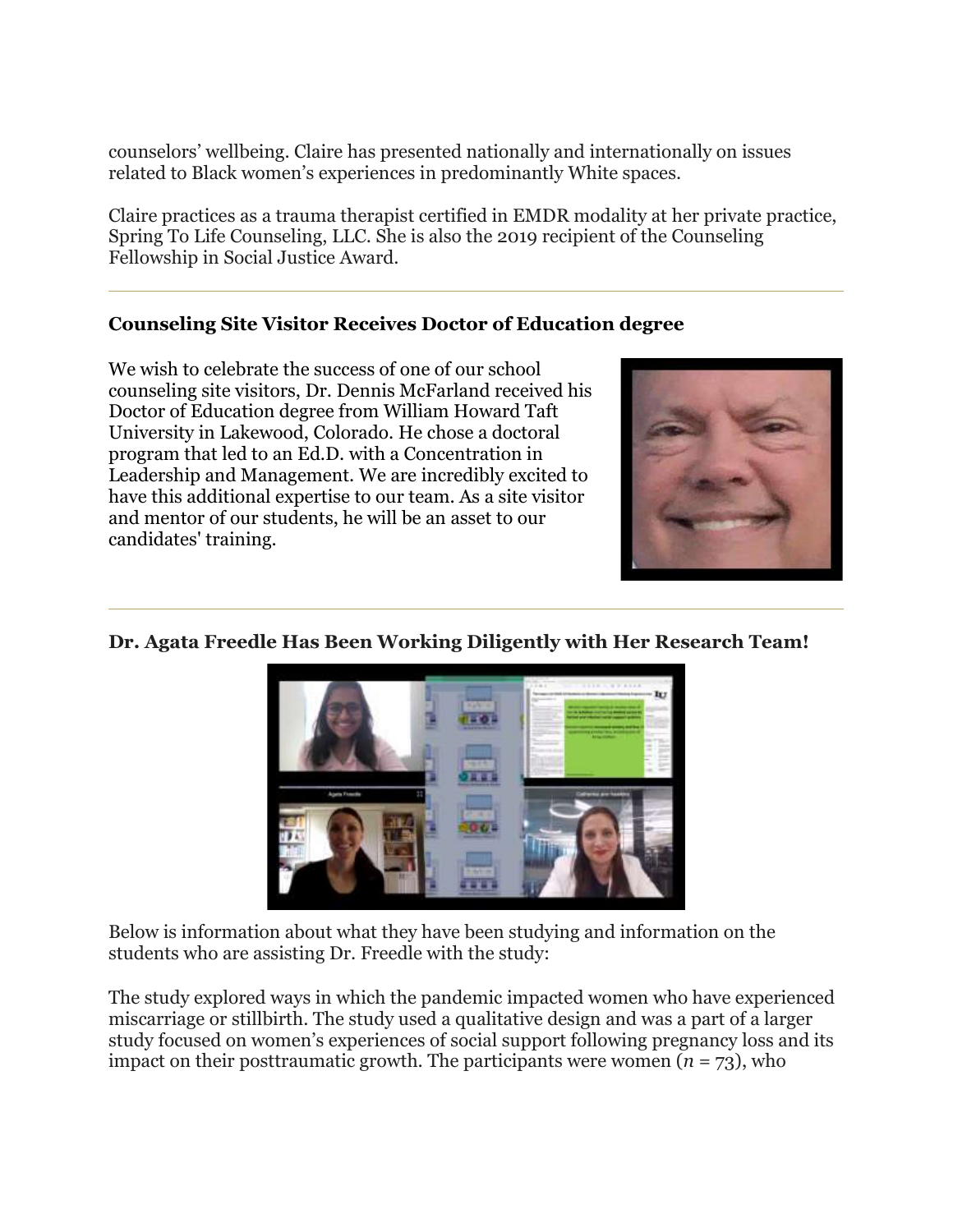predominately identified as White (*n* = 65, 89%), married (*n* =52, 71.2%), and middle class ( $n = 35, 47.9\%$ ) with average age of  $30.92$  (SD = 6.02). Most of the participants were employed on a full-time basis ( $n = 45, 61.6$ %). The majority of the women experienced miscarriage ( $n = 56, 76.7\%$ ) which took place within the past year. women's post-loss adjustment was impacted by factors such as not being able to receive in-person support from their family, friends, community members (e.g. church) or co-workers; not having access to medical or mental health appointments; not having a support system available during medical procedures (e.g. ultrasounds, D&C); lack of instrumental support from others when grieving and having to care for living children. Women reported these factors contributed to them feeling lonely, depressed, anxious and worried about the safety of their living children or subsequent pregnancy.

The findings provide insight into the barriers and struggles experienced by women who experienced loss during the pandemic. The pandemic and restrictions associated with it impacted women's ability to receive adequate social support including formal support such as prompt medical care and mental health counseling, informal support such as physical comfort and instrumental support from friends and families. Lack of in-person support and limited access to services had an emotional impact on women. Future research should further explore the impact of lack of access to formal as well as informal social support on long-term mental health outcomes of women who experienced pregnancy loss during the COVID-19 pandemic.

# **Student Bios:**

**Dishika Deepak Iyer** received her Bachelors in English Literature from Mumbai, India, got her MFA in Creative Writing from Lindenwood University, and is currently pursuing her Master's in Clinical Mental Health Counseling at Lindenwood University. She is an accomplished poet with her works published in a few international journals and served as a resident proofreader for Sonic Boom Magazine, India. Her interest lies in bringing together creative writing and counseling to form her own expressive arts therapy and use her passion for writing to advocate and write for mental health. She sees herself working with adults while specializing in play therapy, narrative therapy, and trauma-focused therapies.

**Maria Miller** received her B.S in Psychology and B.A. in Women's and Gender Studies from the College of Charleston in South Carolina. She is currently a graduate student in the Clinical Mental Health Counseling program at Lindenwood University. Her areas of focus include perinatal mental health, trauma, and mindfulness.

Maria is also an emotional intelligence writer whose work enjoys global readership and has been translated into multiple languages. Her emotional intelligence facilitation has brought her to work with clients at Google Headquarters, Columbia University, and Stanford Children's Health Hospital. Maria is also a yoga teacher and enjoys weaving mindfulness and acceptance practices into her work as both a counselor and facilitator.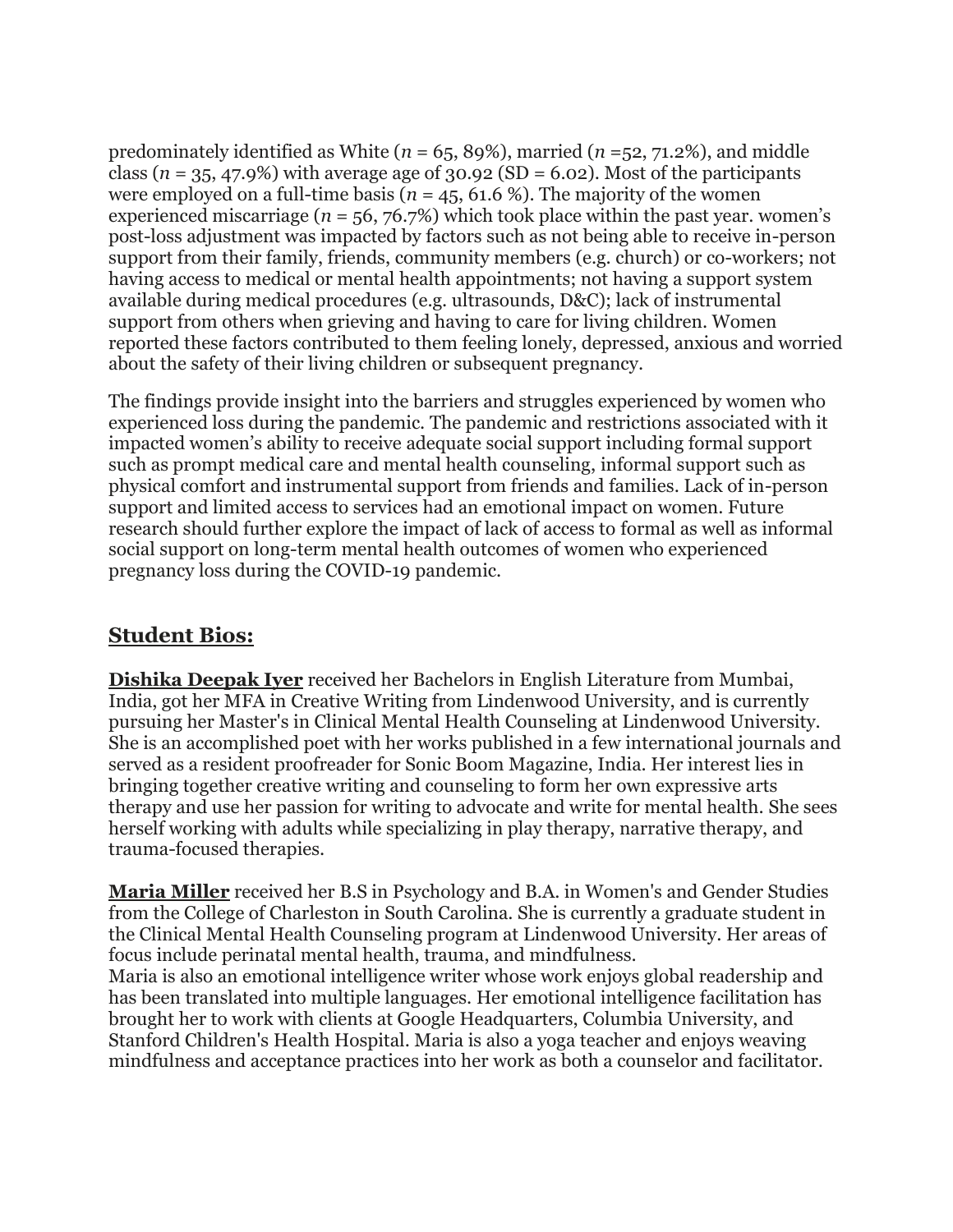**Catherine Hawkins** received a Bachelors in Social Work from the University of Missouri. She is currently a graduate student in the Clinical Mental Health Counseling program at Lindenwood University. She has experience working with individuals who have mental health and substance abuse issues as well as serving those who struggle with homelessness and poverty. Catherine's area of focus is grief and mental health. Her overall goal is to help individuals who experienced a loss and to conduct research on how grief can affect the behavior of an individual and their relationships as well as what strategies can help with grief.



# **Making Bank: It's Common Sense**

The Economic Education Center created a new semester-long course for freshmen at Lindenwood called Making Bank: It's Common Sense. The course is led by Drs. Grant Black and Tawni Ferrarini from the center. The course kicks off this semester and is part of the university's required first-year seminars that help new students transition to university life. Twenty freshmen are enrolled in the course and will explore key economic and personal finance foundations and how to apply them to their lives. Most college students feel unprepared to handle their finances and plan for their futures. In this new interactive course, students will discover common-sense principles, attitudes, and practices that will empower them with practical life skills. Through hands-on experiences, students will learn how to solve financial problems faced by college students and explore topics like choosing a career, paying for college, budgeting, saving, and managing credit. As part of a video-based service learning project, students will also get to share what they learn with others. The project is connected to the center's ongoing Get Money Smart @ Lindenwood program.

# **#EconEdMonth**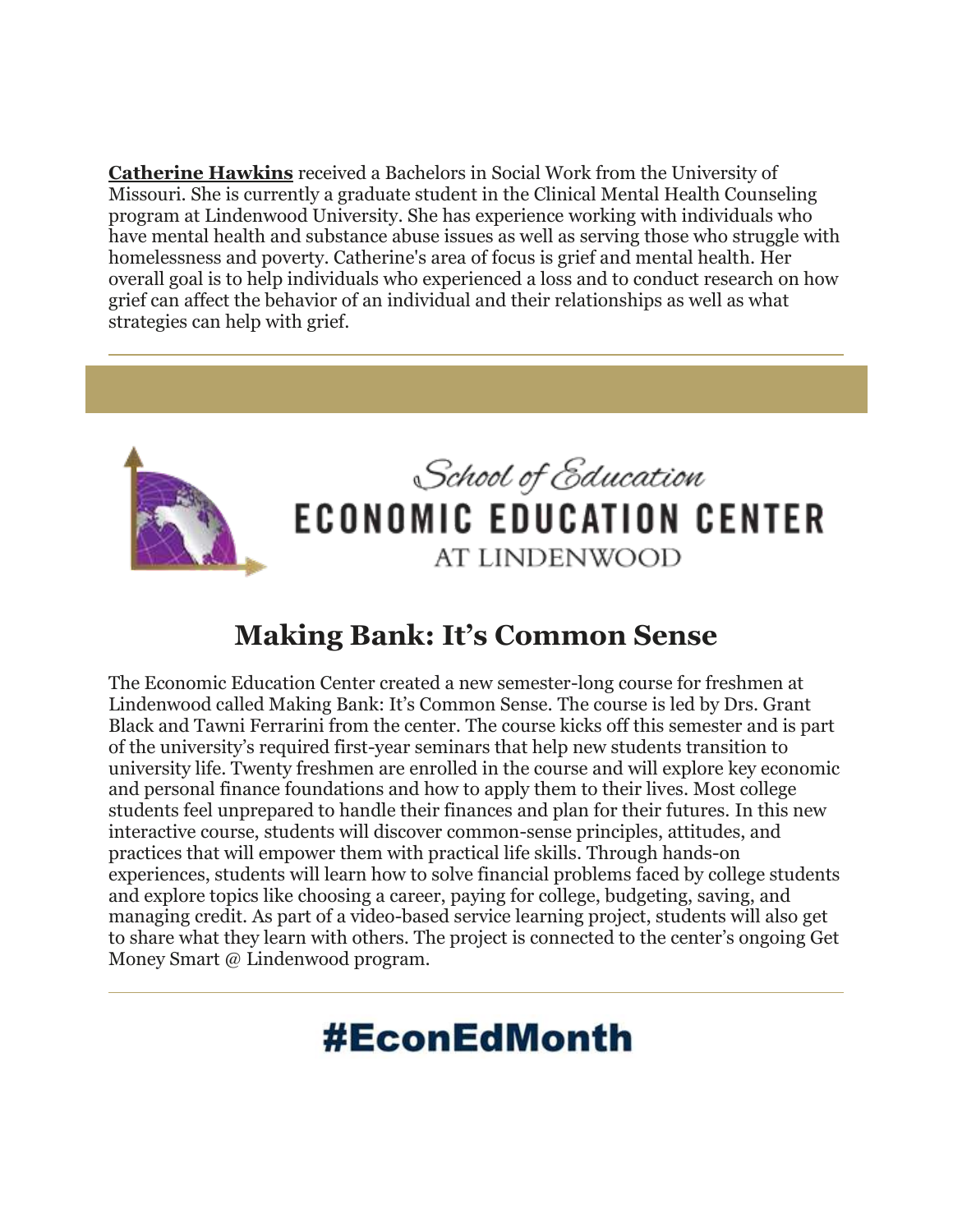October is officially National Economic Education Month! The observance promotes the importance of teaching economics in our schools. Economics is all around us, and by studying how our economy works, young people can learn how to make educated, efficient choices. Economic education involves teaching children decision-making skills they can apply to all areas of their lives. Providing teachers with innovative and meaningful educational opportunities is one of the most important things we can do to ensure prosperity in our students' lives and in our communities. Economic education depends on K-12 educators being equipped with high quality training and resources to ensure students have equitable access to classroom experiences that develop the skills necessary to make informed choices as individuals and members of their community. Throughout October, educators can promote economic education in many ways:

- Families can have conversations about how they make decisions for their home.
- Teachers may invite community and business leaders to share with their students how their decision-making process compares to families making choices every day.
- Teachers can register for a workshop or webinar and learn about economics competitions for their students.
- Use #EconEdMonth to join the conversation and share your experiences with economic education.

Explore useful resources and professional development opportunities from **EconEdLink** (**[https://econedlink.org\)](https://r20.rs6.net/tn.jsp?f=001EUpAqZyStRFUO1qHByzd4KR7xwONzUXPDuP3gMrA_IkRHxjSeAoTU1VciyoXGEhOdsZlbSF__4Sc9zwjKbZyuUW20S_5KiRnOZB2C6_4BayPpxiaU22OfHYSvKVl7g7eIiPR4zUScfVUL_L0M3QcDw==&c=Y40GkkSW_vXITTIKRsrFZmDT0fjBXdL9ozj6zp5-iJl6XEubLfvrXg==&ch=MiBODeUyJWZI0Pb68XRNarPa4s2TnX8zTE4w5mkcCoIkbhiCaYnkyA==)**, including hundreds of free lessons and activities and upcoming webinars like

- Using Manipulatives and Puzzles to Teach Primary Economic Concepts
- Economics and Children's Literature
- Increasing Engagement with Real World Math Lessons Using Nearpod
- Enhancing Economics with Graphic Novels and Comics.

Also, plan to participate in the **60th Financial Literacy and Economic Education Conference** organized by the Council for Economic Education;

Find information at: **[https://www.councilforeconed.org/events/conference.](https://r20.rs6.net/tn.jsp?f=001EUpAqZyStRFUO1qHByzd4KR7xwONzUXPDuP3gMrA_IkRHxjSeAoTU1VciyoXGEhOtHZJqOhBAwT6J9w-xxRWogl3V0xvdukM4L4uitm7I3CIDskW3XEj_s7Mk8No7yhs2wmRHHh2h7Mi050oLDow_9ewHszY9nT9cWoNffmAhJ6UBZSXBZn09Q==&c=Y40GkkSW_vXITTIKRsrFZmDT0fjBXdL9ozj6zp5-iJl6XEubLfvrXg==&ch=MiBODeUyJWZI0Pb68XRNarPa4s2TnX8zTE4w5mkcCoIkbhiCaYnkyA==)**

We hope you enjoy this September issue of The Lead!

Please email any suggestions or feedback to COEHS@lindenwood.edu